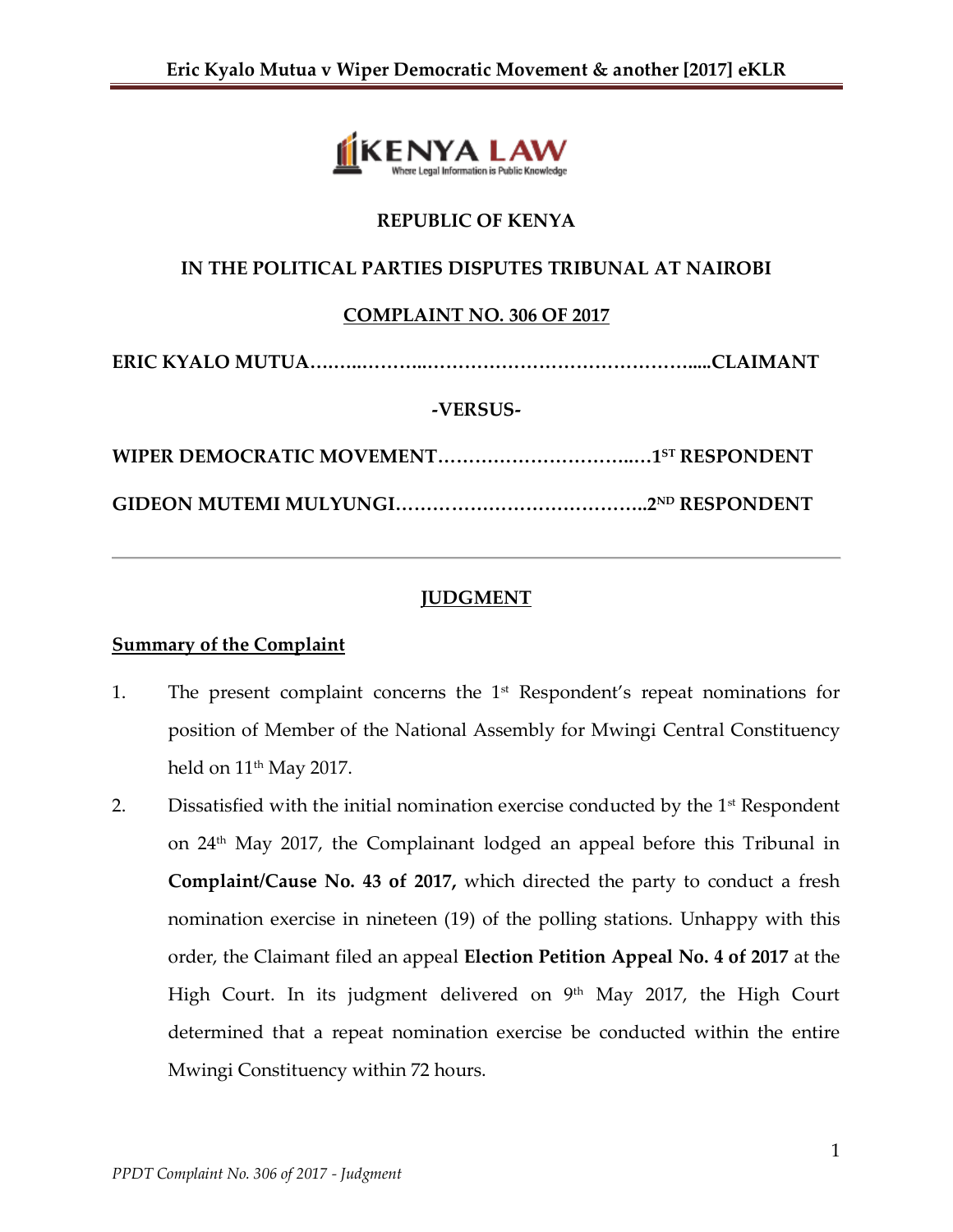- 3. In preparation for this repeat exercise, it is the Claimant's contention that the Chairperson of the 1st Respondent's National Elections Board (NEB) convened a meeting between the Claimant and the  $2<sup>nd</sup>$  Respondent on  $10<sup>th</sup>$  May 2017 where it was agreed *inter alia*:
	- a. Fresh ballot papers would be printed bearing the names of the Claimant and the 2nd Respondent,
	- b. Each candidate would have an agent at each polling station and;
	- c. Persons who perpetuate violence would be disqualified by the  $1<sup>st</sup>$ Respondent's NEB.
- 4. The Claimant however averred that the nomination exercise conducted on 11<sup>th</sup> May 2017 was irregular, flawed, undemocratic and unfair. In his Supporting Affidavit dated  $25<sup>th</sup>$  May 2017, the Claimant averred to nine particulars of irregularity which include *inter alia*: violence allegedly perpetrated by the 2nd Respondent and his supporters; voting without a voters' register or party membership list; voting by non-registered members; use of irregular ballot papers; transportation of voters by the 2nd Respondent, double voting and stuffing of ballot boxes.
- 5. It is also the Claimant's contention that the Returning Officer did not duly complete an Election Return Form and a Certificate of Return as per Rule 23.7 of the 1st Respondent's Election and Nomination Rules and he and his agents have not seen the official election results to date. Here the Claimant adduced a copy of the Presiding Officer's handwritten results which showed the  $2<sup>nd</sup>$  Respondent had garnered 15,912 votes against the Complainant's 7,025 votes
- 6. Aggrieved with the outcome of the exercise, the Claimant lodged an appeal with the 1st Respondent's National Appeals Tribunal (IDRM) allegedly within the requisite 48 hours but at the time of filing this complaint, he was yet to receive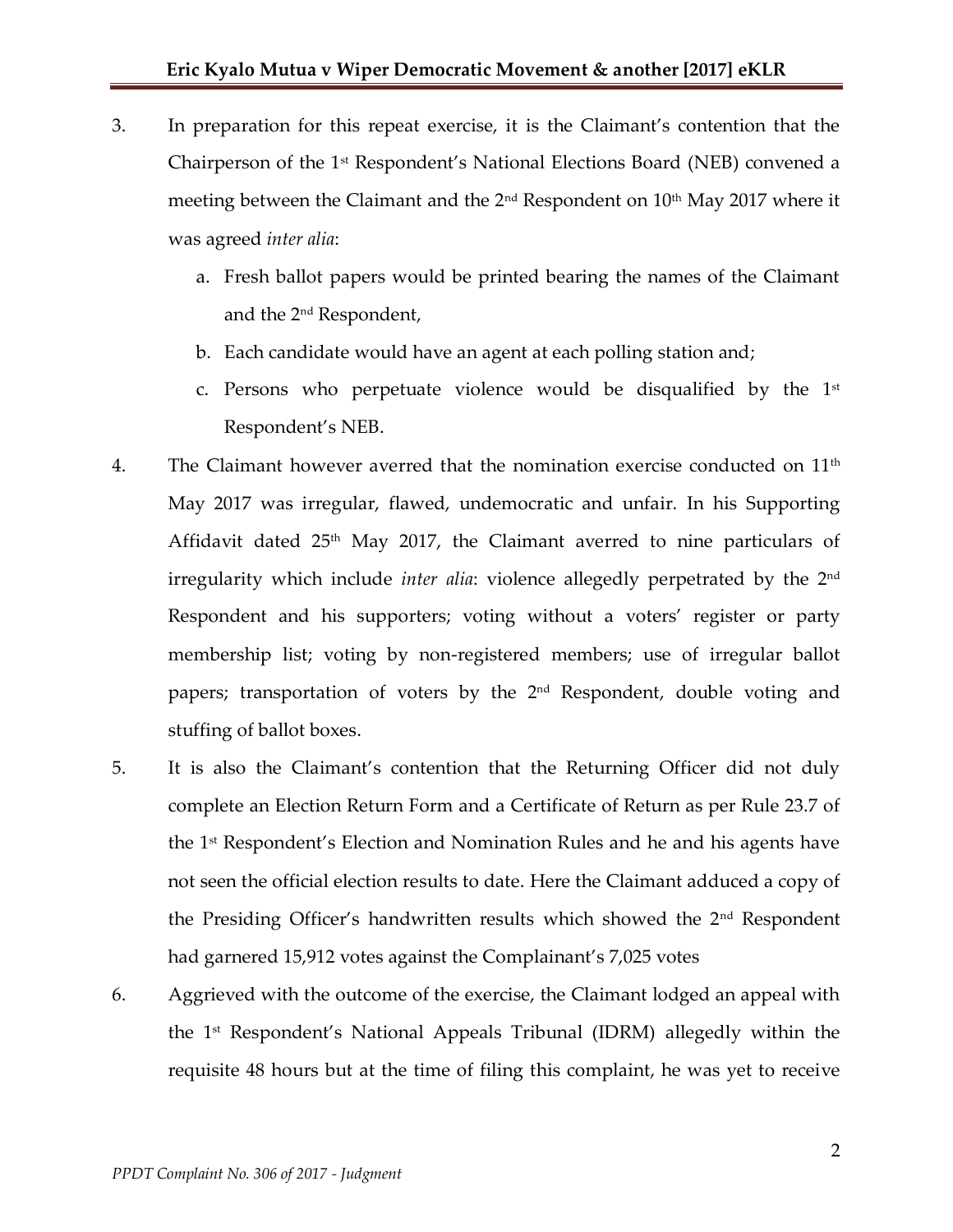communication on the same despite paying a fee of KES 10,000 to facilitate its delivery.

- 7. The Claimant is now before this Tribunal seeking the following summarized orders:
	- a. A Permanent injunction restraining the  $1<sup>st</sup>$  Respondent from issuing a nomination certificate to the 2nd Respondent or presenting the name of the 2 nd Respondent to the Independent Electoral Boundaries Commission (IEBC) as its nominee for the position of Member of National Assembly, Mwingi Constituency;
	- b. A declaration/order that the nomination exercise held on  $11<sup>th</sup>$  May 2017 is null and void and the results be cancelled;
	- c. An order setting aside the  $1<sup>st</sup>$  Respondent's decision to issue a nomination certificate to the 2nd Respondent for the aforementioned position;
	- d. An order that any action by the  $1<sup>st</sup>$  Respondent forwarding the name of the 2 nd Respondent to the IEBC as nominee or candidate for the aforementioned position is illegal, irregular, null and void; and that the 2nd Respondent's name should be struck out from the  $1<sup>st</sup>$  Respondent's list of candidates for Mwingi Central Constituency and/or the 2nd Respondent's name should not be gazetted by the IEBC for the aforementioned position;
	- e. A declaration that the  $1<sup>st</sup>$  Respondent is unable and or unwilling to conduct a free and fair nomination exercise for the position of Member of National Assembly for Mwingi Constituency;
	- f. A mandatory permanent injunction directed at the  $1<sup>st</sup>$  Respondent to issue a nomination certificate to the Claimant;
	- g. Any other or further relief;
	- h. Costs of the suit.

# **The 1st Respondent's Submissions**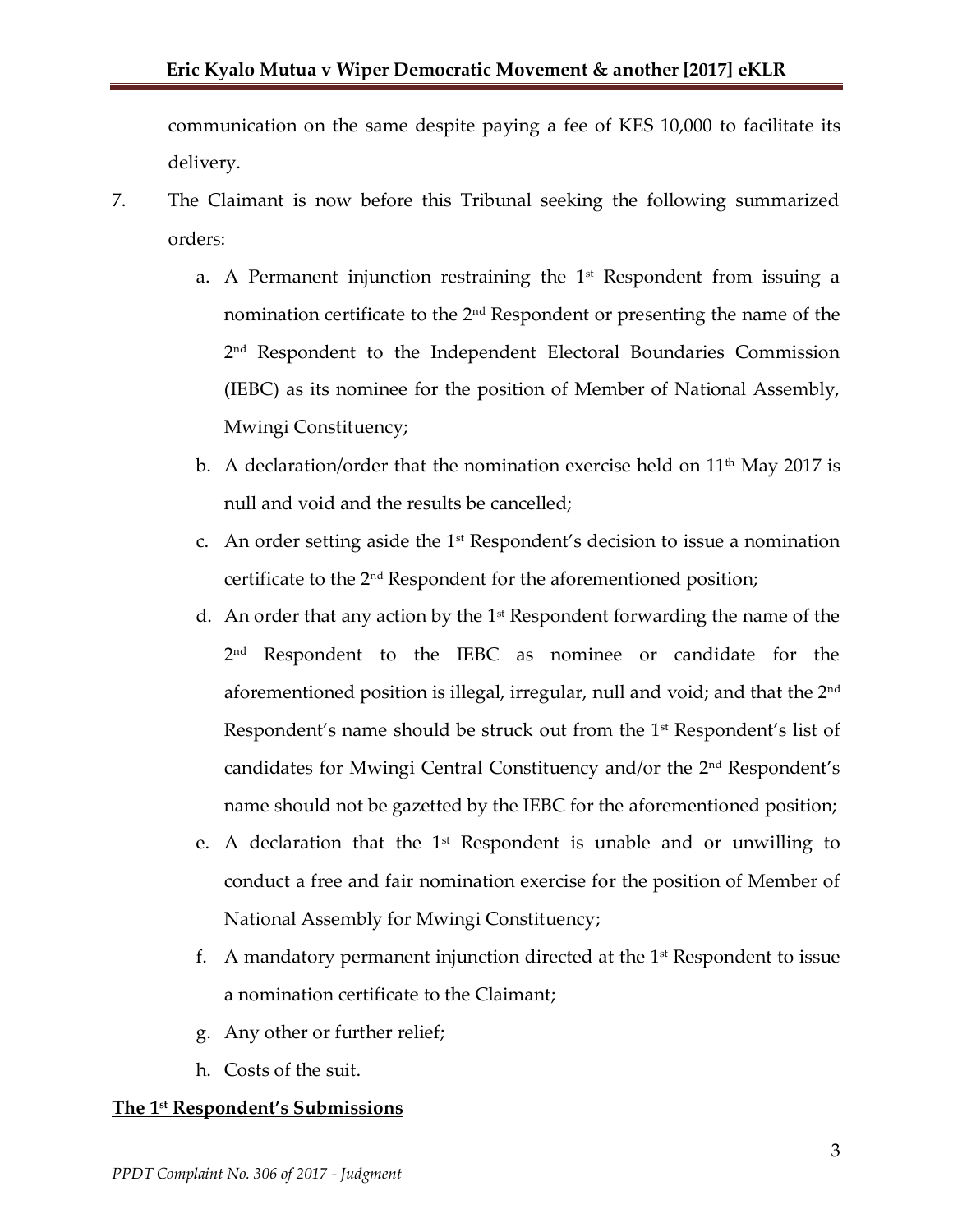- 8. From the onset, the 1<sup>st</sup> Respondent via a Replying Affidavit dated 31<sup>st</sup> May 2017, challenged the Tribunal's jurisdiction in this matter. Agatha Solitei, the Chairperson of the 1<sup>st</sup> Respondent's National Elections Board (NEB) argued against the Tribunal's jurisdiction in this matter claiming that the Complainant ceased to be a member of the 1<sup>st</sup> Respondent on  $8<sup>th</sup>$  May 2017 and his resignation was subsequently confirmed by the Office of the Registrar of Political Parties. The Tribunal can therefore not entertain a dispute between an individual and a political party as per section 40(1) of the Political Parties Act and the claim should be dismissed forthwith.
- 9. It is also the  $1<sup>st</sup>$  Respondent's contention that indeed a meeting was held with both the Claimant and the 2<sup>nd</sup> Respondent on the conduct of the repeat nominations to be held on  $11<sup>th</sup>$  May 2017 in compliance with the orders of the High Court in **Election Petition Appeal No. 4 of 2017.** The 1<sup>st</sup> Respondent averred that the meeting was successful and that all the parties in attendance agreed to comply and support the winner of the nomination exercise.
- 10. It is also the 1<sup>st</sup> Respondent's contention that the repeat nominations held on  $11<sup>th</sup>$ May 2017 in all the polling stations in Mwingi Constituency were both free and fair and the  $2<sup>nd</sup>$  Respondent got 15,912 votes against the Complainants 7,025 votes.
- 11. With respect to the Complainant's assertions of voting irregularities during the nomination exercise, the  $1<sup>st</sup>$  Respondent disputed the same and urged the Tribunal to put him to strict proof.

### **The 2nd Respondent's Submissions**

- 12. The  $2<sup>nd</sup>$  Respondent in his submissions before this Tribunal also challenged the jurisdiction of this Tribunal on two grounds:
	- a. that the Complainant had not lodged his appeal within the requisite 48 hours as provided for under Rule 6.2.5 of the 1<sup>st</sup> Respondent's Election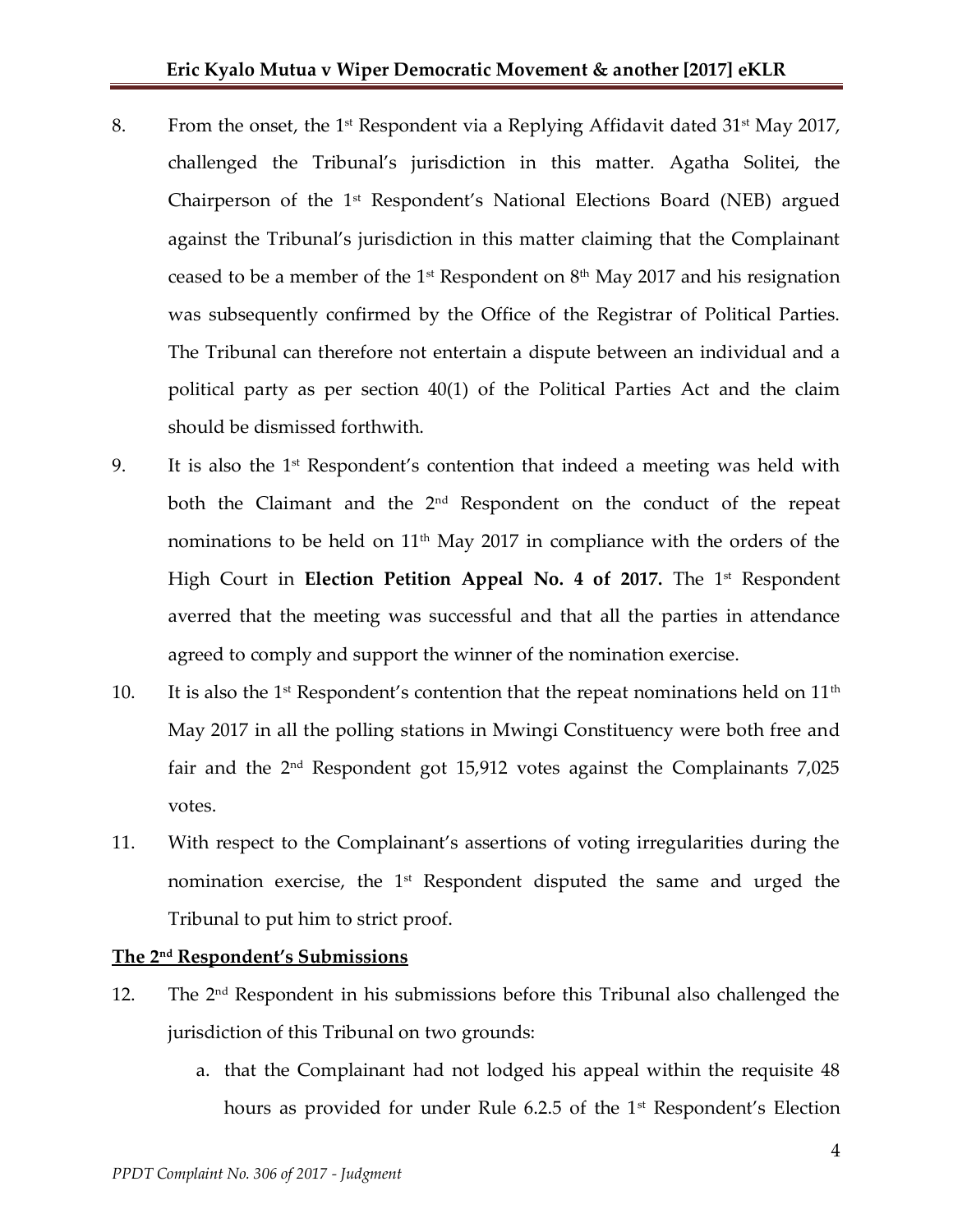and Nomination Rules and therefore the Complainant had not exhausted IDRM;

- b. that the Complainant ceased being a member of the  $1<sup>st</sup>$  Respondent and therefore lacks the capacity, locus and competence to institute these proceedings.
- 13. In his Supplementary Affidavit dated 31st May 2017, he also contended that the repeat nomination exercise held on  $11<sup>th</sup>$  May 2017 was free and fair and that the present complaint is mischievous. The 2nd Respondent further argued that the allegations of electoral offences levelled against him by the Claimant are false and the complaint should be struck out accordingly.

### **Issues for determination**

- 14. In our consideration, there are three main issues for determination:
	- *a. whether the Tribunal has jurisdiction to hear the complaint before it;*
	- b. *whether the 1 st Respondent complied with the Constitution of Kenya, the Elections Act and the party election and nomination rules in conducting the repeat nomination exercise of 11th May 2017*
	- c. *whether the repeat nomination exercise as conducted was representative of the membership of the party within Mwingi Constituency*
	- d. *what reliefs, if any, should be granted.*

### **Analysis**

### *a. whether the Tribunal has jurisdiction to hear the complaint before it;*

15. It is not in dispute that the Claimant attempted to resolve his dispute with the political party. The contention is whether the Complainant lodged his appeal before the party's IDRM within the requisite 48 hours and whether he paid the necessary fees. This Tribunal notes that the Claimant attempted IDRM within reasonable time after the declaration of results on 12th May 2017 and that there is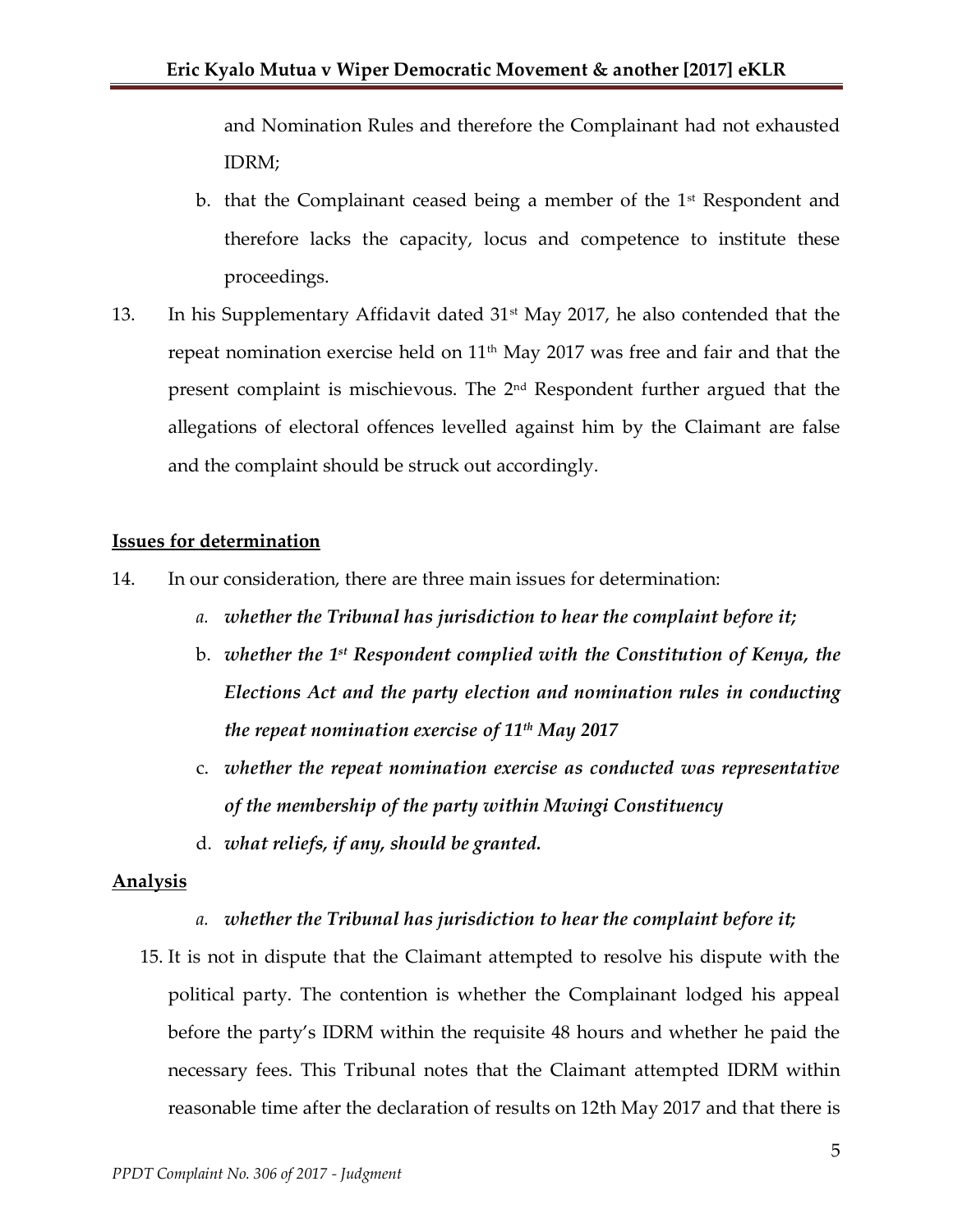no evidence of any undue delay. The Claimant has further adduced a copy of a receipt dated 26th May 2017 as proof of payment of the appeals fee. This Tribunal is therefore satisfied with the Claimant's narrative of events and we find that this Tribunal has jurisdiction in this matter.

- 16. On the second issue of jurisdiction, the  $1<sup>st</sup>$  and  $2<sup>nd</sup>$  Respondents have submitted before this Tribunal that the Claimant ceased to be a member of the 1<sup>st</sup> Respondent from  $8<sup>th</sup>$  May 2017 and therefore the Tribunal has no jurisdiction in this matter. The Respondents have adduced correspondence from the Office of the Registrar of Political Parties (ORPP) dated  $8<sup>th</sup>$  May 2017 addressed to the 1<sup>st</sup> Respondent's advocates allegedly confirming that the Claimant was not a member of the party as at  $8<sup>th</sup>$  May 2017. The 1<sup>st</sup> Respondent further adduced correspondence from the ORPP dated 26<sup>th</sup> May 2017 confirming that the Complainant was not a member of the party as of  $26<sup>th</sup>$  May 2017.
- 17. The Claimant in his submissions adduced a copy of the correspondence dated  $8<sup>th</sup>$ May 2017 sent to the ORPP purportedly written by him seeking to deregister from the party. He contended that he is not the author of the said letter and that the signature on the letter is also not his. He further argued that the two letters from the ORPP adduced by the Respondents are suspect and irregular and should be disregarded by the Tribunal.
- 18. From the record before this Tribunal, we note that the dispute pertaining to the Complainant's membership of the  $1<sup>st</sup>$  Respondent was previously a subject of adjudication before the High Court in **Election Petition Appeal No. 4 of 2017**  where Onguto J held:

"*I am ready to extend the benefit of the doubt to the Appellant when he insists that he has never resigned from the 1st Respondent party. I must hasten to add that this will not prohibit the 1st Respondent from seeking any damages by way of*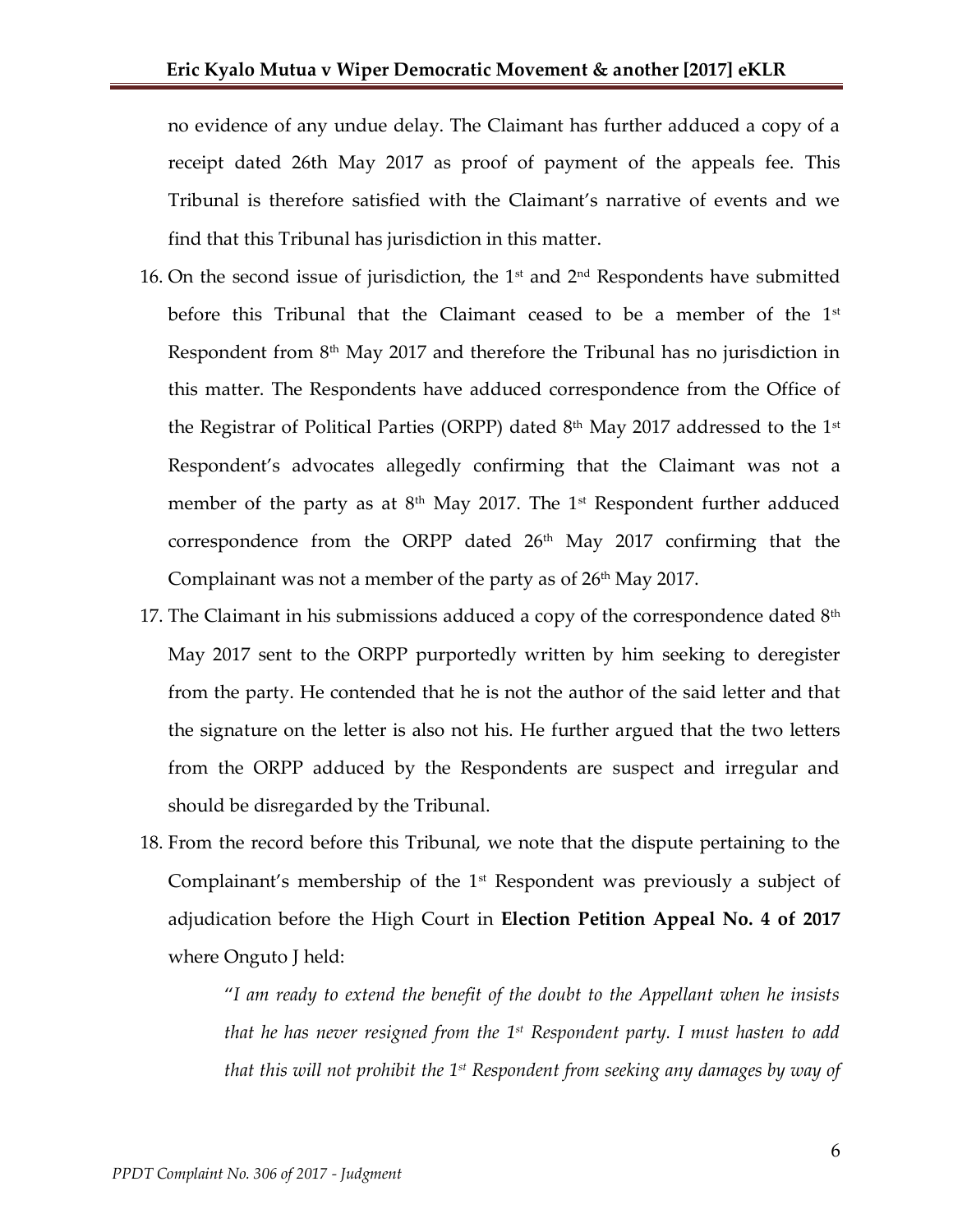indemnity from the Appellant if it ultimately turns out that the Appellant had *indeed resigned voluntarily from the 1st Respondent."*

- 19. The  $1<sup>st</sup>$  Respondent has again raised this issue before us arguing that the Claimant has no *locus standi* before this Tribunal as he ceased to be a member of the party as at  $8^{\rm th}$  May 2017. We however note that despite this contention, the 1st Respondent proceeded to conduct a repeat nomination exercise on 11th May 2017 in consultation with the Claimant and conducted the said nomination exercise with the Claimant's name on the ballot papers. In consideration of the Claimant's submissions and the 1<sup>st</sup> Respondent's behaviour towards the Claimant, this Tribunal is not convinced that the Claimant resigned from the party of his own volition and finds that the 1st Respondent's behaviour towards the Claimant is not reflective of this resignation. This Tribunal therefore holds that it is properly seized of the matter and will proceed to interrogate the remaining two issues for determination.
	- *b) whether the 1st Respondent complied with the Constitution of Kenya, the Elections Act, the party election and nomination rules in conducting the repeat nomination exercise of 11th May 2017*
- 16. As previously indicated, the Claimant has submitted several particulars of voting irregularities of the repeat nomination exercise held on  $11<sup>th</sup>$  May 2017 which have been disputed by both the  $1<sup>st</sup>$  and  $2<sup>nd</sup>$  Respondents.
- 17. The Claimant submitted Occurrence Book (OB) numbers in support of the three instances of violence including ballot stuffing allegedly perpetrated by the 2nd Respondent and his supporters. He further averred to incidences of double voting by the 2nd Respondent and his supporters.
- 18. The Tribunal considered the above submissions and the evidence adduced in support. The Tribunal is of the considered view that in the absence of any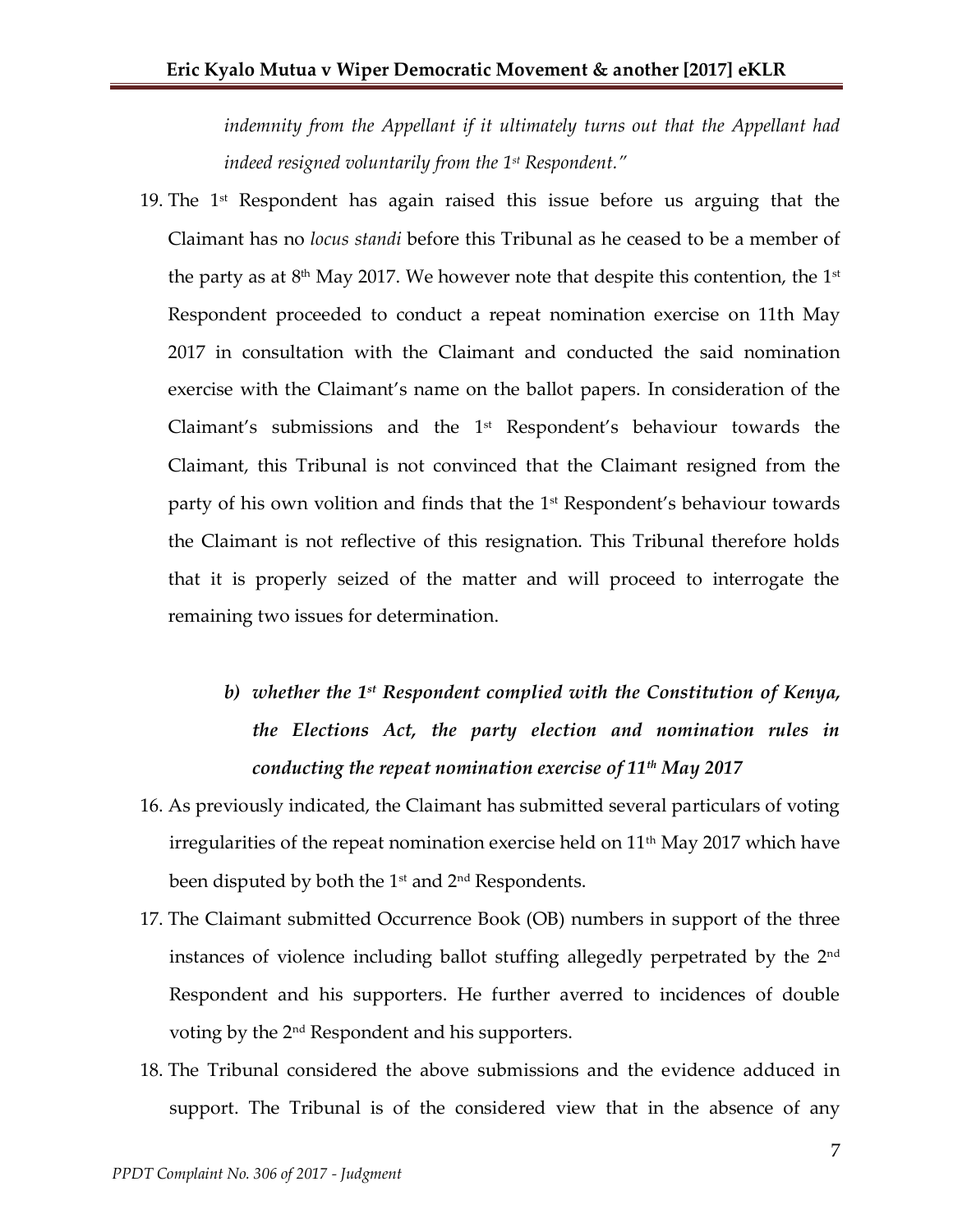additional tangible evidence in support of that submission, the Tribunal cannot find that the Claimant has adequately proven that the  $2<sup>nd</sup>$  Respondent committed the said acts of violence and that these acts sufficiently affected the outcome of the election. We refer to **Moses Masika Wetang'ula v Musikari Nazi Kombo & 2 others [2014] eKLR** where the Court held the view that:

*As is clear from Section 83 quoted verbatim above, not every irregularity, particularly an inadvertent minor irregularity, will void an election. To void an election, the alleged irregularity or irregularities must impeach the integrity of that election and thus affect its result. So if the irregularity concerned or the cumulative effect of the many irregularities or malpractices shown to have been committed in the conduct of an election are so pervasive and/or so widespread that the integrity of the electoral process is put to question, and there is serious doubt cast on the validity of the numerical magic number and/or the same is indeterminate as was the case in Richard Kalembe Ndile v. Patrick Musimba Mweu, [28] that also affects the result of an election.*

- 19. The sample ballot paper adduced by the Claimant is dated  $8<sup>th</sup>$  May 2017 and not  $11<sup>th</sup>$  May 2017 which is the date of the repeat nomination exercise. It is therefore not clear whether the ballot paper adduced was the one used during the nomination exercise and therefore this piece of evidence does not conclusively support his allegation that irregular ballot papers were used during the repeat nomination exercise.
- 20. The Claimant further alleged that the Returning Officer did not complete the requisite Election Return Forms and Certificate of Return and that he and his agents are yet to see the official results. The handwritten tally of results of the Presiding Officer adduced by the Claimant does not prove that the requisite forms were not filled by the Returning Officer. We also note from the record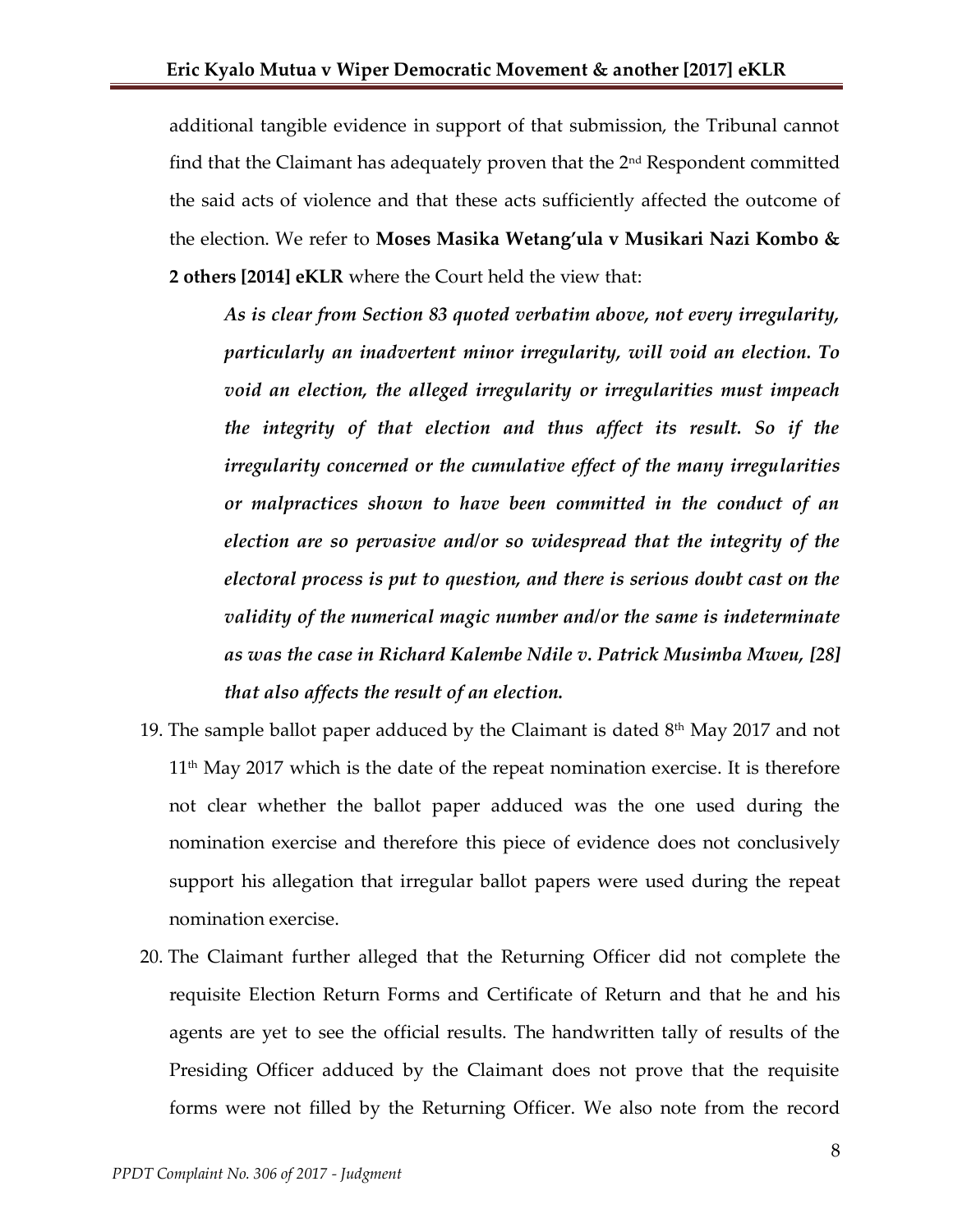before us, that no declaration of results or election return forms have been adduced in order to conclusively determine whether the same were signed by the Complainant's agents.

- 21. Based on the foregoing, this Tribunal finds that the Claimant has not submitted sufficient evidence that the repeat nomination exercise was conducted in violation of the Constitution of Kenya, the Elections Act, and the party election and nomination rules as alleged in the Complaint before it.
	- *c) whether the repeat nomination exercise as conducted was representative of the membership of the party within Mwingi Constituency*
- 22. The Claimant averred that no party membership or voters register was used during the repeat nomination exercise. Further, that the number of voters who participated in the exercise were more than the registered members within Mwingi Central Constituency.
- 23. These allegations have been disputed by both the  $1<sup>st</sup>$  and  $2<sup>nd</sup>$  Respondents. The  $2<sup>nd</sup>$ Respondent submitted that the repeat nomination exercise was conducted using the 1 st Respondent's party membership list which has over 25,000 registered members in respect of Mwingi Central Constituency.
- 24. The party membership list in contention has not been adduced before this Tribunal by either party and therefore the Tribunal cannot conclusively determine whether the votes of the repeat nomination exercise is reflective of the number of registered members with respect to Mwingi Central Constituency.
- 25. Further, the copy of a booklet adduced by the Claimant is not sufficient proof that it was indeed used in place of a voters register as alleged by the Claimant.

#### **Orders**

26. The upshot of the foregoing analysis is that this Tribunal finds that no sufficient evidence has been adduced to prove the complaint to warrant the grant of orders